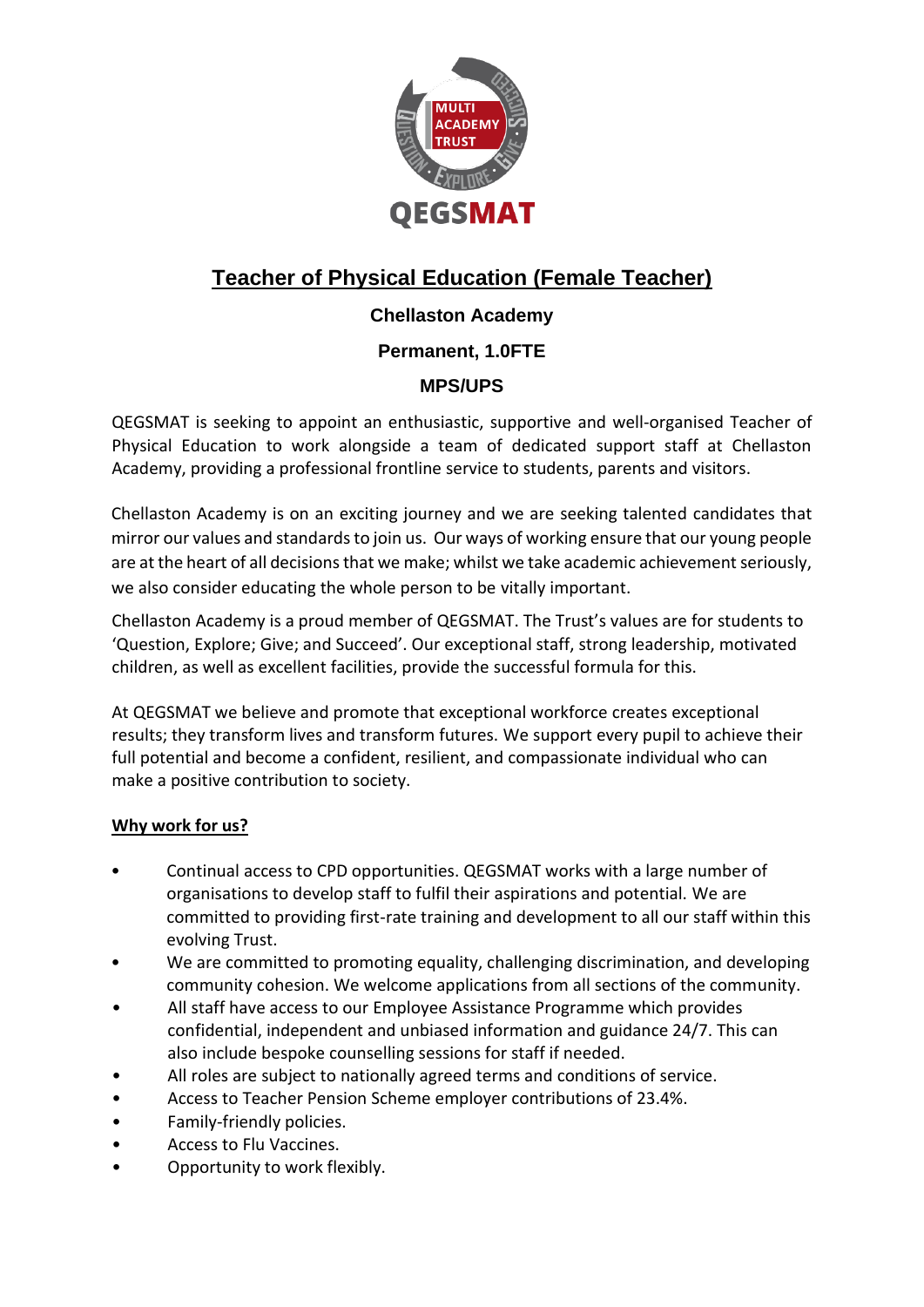QEGSMAT is also committed to safeguarding and promoting the welfare of children and young people and expects all staff and volunteers to share this commitment. All appointments are subject to an Enhanced DBS check and be eligible to work in the UK. Further information about our commitment to Safeguarding can be found <https://www.qegsmat.com/documents/safeguarding>

If you are interested and wish to have an informal conversation to discuss the role or would like to visit the school, we would be happy to arrange this. Please call 01332 702502. Further details about our school can be found on our website: www.chellaston.derby.sch.uk

To apply for this position, please visit our Trust Website [\(https://www.qegsmat.com/current-vacancies/\)](https://www.qegsmat.com/current-vacancies/) where you can apply via TES.

| Closing date for applications: 30th June 2022 |                                |
|-----------------------------------------------|--------------------------------|
| Interview date:                               | W/C 4 <sup>th</sup> July 2022  |
| Salary:                                       | <b>MPS/UPS</b>                 |
| <b>Potential Start date:</b>                  | 1 <sup>st</sup> September 2022 |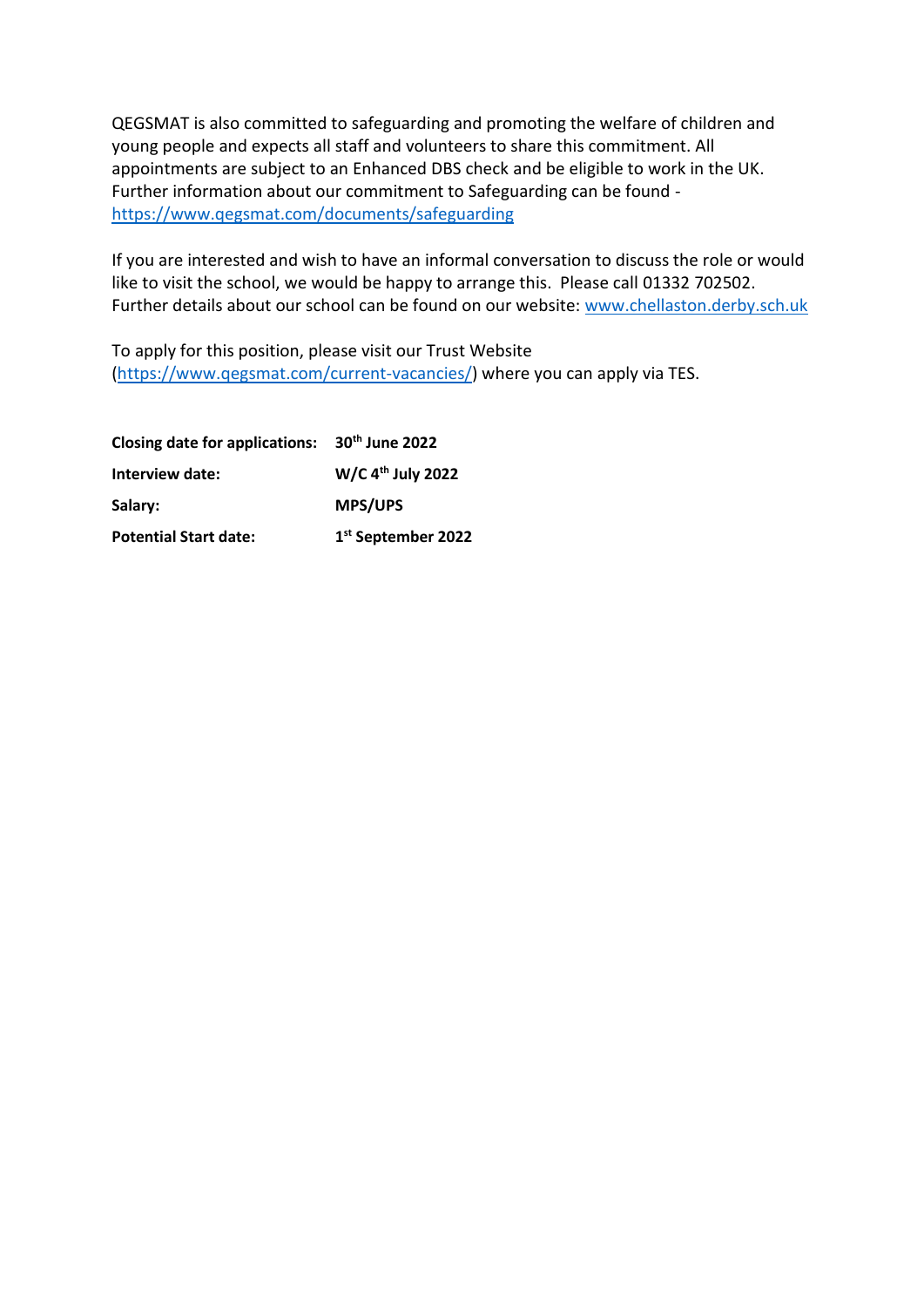

# **Job Description**

| <b>Post Title:</b>       | Teacher of Physical Education (Female Teacher)      |  |
|--------------------------|-----------------------------------------------------|--|
| <b>Reporting to:</b>     | Headteacher, SLT Line Manager, Head of Subject, SPL |  |
| <b>Responsible for:</b>  | The teaching of Physical Education                  |  |
| Pay scale:               | Main pay scale / Upper pay scale                    |  |
| <b>Disclosure Level:</b> | Child Workforce - Enhanced, Childs Barred           |  |

### **PURPOSE OF THE POST**

- Raise standards of student attainment and achievement within the whole curriculum area and to monitor and support student progress.
- Be accountable for student progress and development within the classes taught.
- Develop and enhance the teaching skills and strategies in line with the teacher standards.
- Support and challenge student groups in their learning.
- Help build independent life-long learners.

### **GENERAL DUTIES AND RESPONSIBILITIES:**

- Inspire success in all students and staff within the department.
- Help raise the achievement of all learners.
- Work in accordance with the Academy's aims, policies, vision and mission statement.
- Maintain a good climate for teaching and climate for learning among the pupils, safeguarding their health and safety at all times.
- Help develop an excellent learning environment for students where learning is fully inclusive.
- Promote equality as an integral part of the role and to treat everyone with fairness and dignity.
- Support the Headteacher in promoting the ethos of the school.
- Work in accordance with the Academy's values at all times.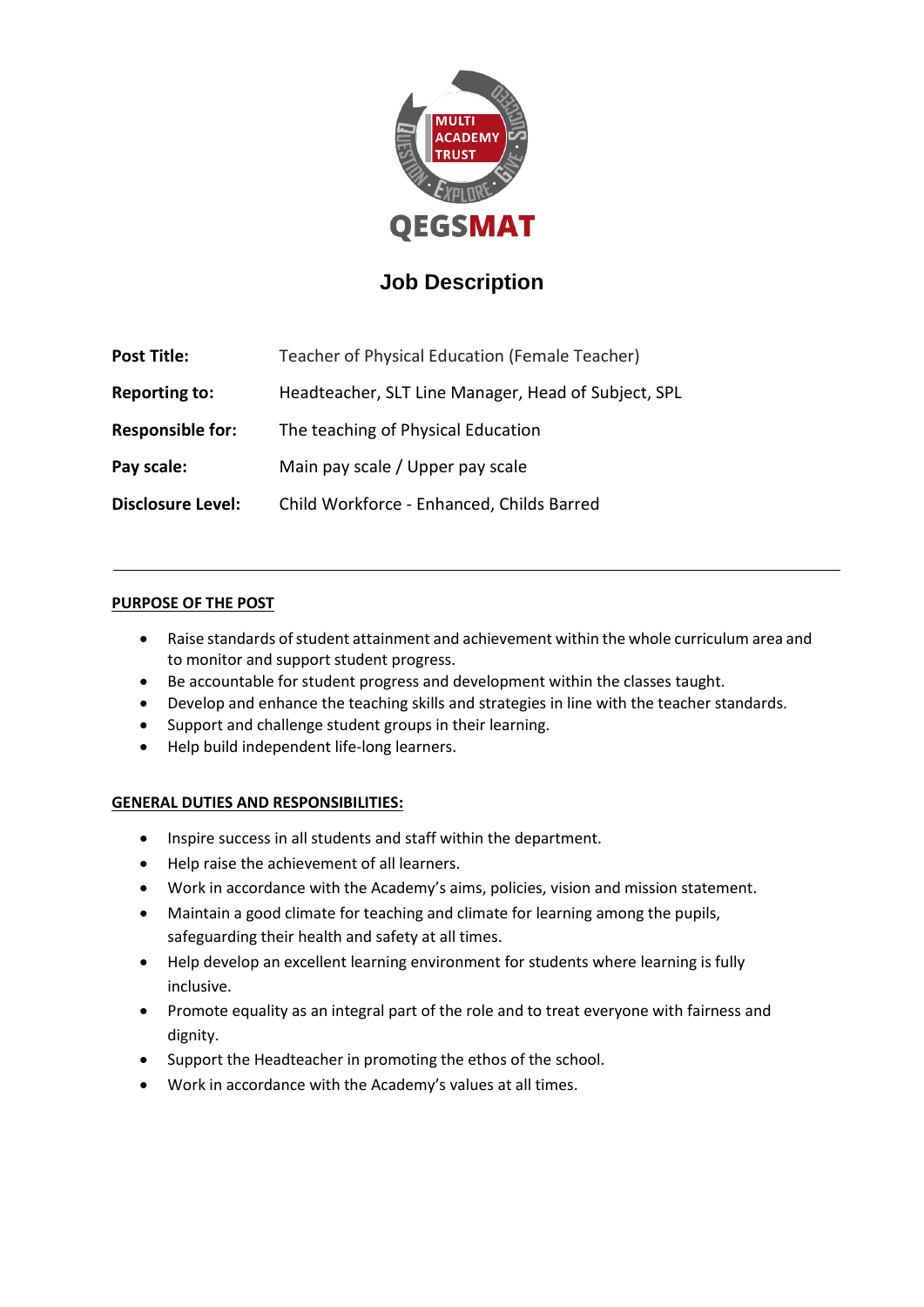#### **CORE REQUIREMENTS OF THE POST:**

As a teacher you shall carry out the professional duties of a school teacher, as circumstances may reasonably require, provided for under the relevant sections of the School Teachers' Pay and Conditions and Teachers Standards Document.

This post:

- Must focus on teaching and learning to include the ability to teach to KS5
- Requires you to exercise your professional skill and judgement.
- Must have impact on the educational progress of students.

### **CORE DUTIES**

#### **Teaching**

- Undertake an appropriate programme of teaching in accordance with the duties expected within the teacher standards.
- Plan lessons to meet learning objectives.
- Make effective use of data to plan learning.
- Have a clear understanding of subject progression.
- Give appropriate feedback through a variety of sources to promote further learning.
- Carefully frame questions to ascertain understanding and promote further learning.
- Use peer and self-assessment to further enhance learning.
- Set clear curricular targets for each student/group.
- Teachers are expected to support the personalised learning agenda, i.e. tailor education to ensure that every student achieves and reaches the highest standards possible.
- Ensure that the desired standard of students' presentation, effort and learning are achieved.
- Take part in developing the department's curriculum area with respect of any specific need associated with teaching and learning.
- Participate in and contribute to professional development and appropriate in-service training.

#### **Pastoral Provision**

- Monitor student attendance together with students' progress and performance in relation to targets set for each individual, ensuring that follow-up procedures are adhered to and that appropriate action is taken where necessary.
- Ensure the behaviour management systems are implemented in your teaching so that effective learning can take place.
- Act as a Form Tutor and to carry out the duties associated with that role as outlined in the tutor standards.

### **Communications**

- Ensure that you are familiar with the Academy's aims and objectives.
- Ensure effective communication/consultation as appropriate with the parents of students.
- To liaise with partner academies, higher education, Industry, Examination Boards, Awarding Bodies and other relevant external bodies as and when necessary to further enhance the learning of students.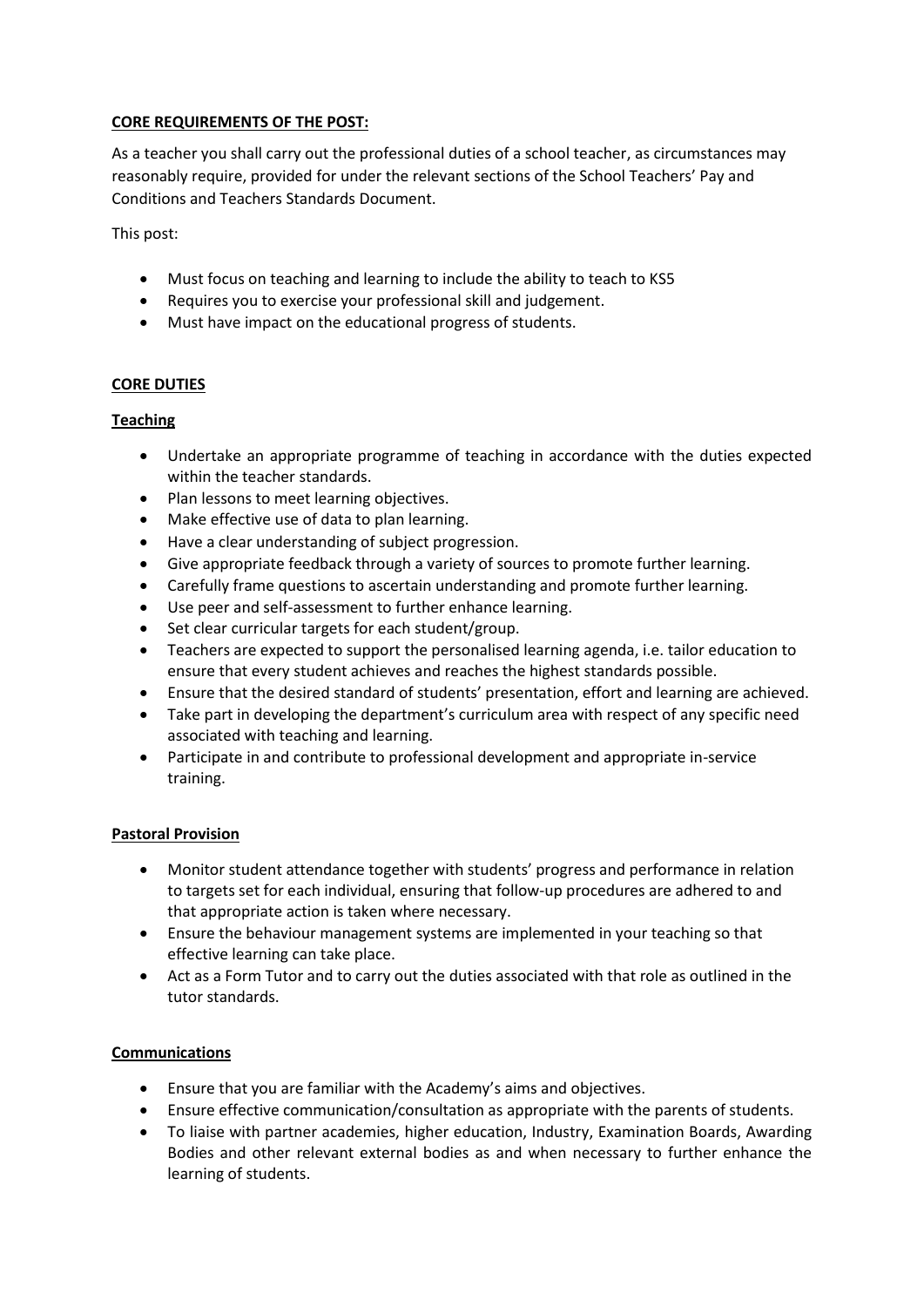#### **Additional Duties**

To play a full part in the life of the academy community, to support its distinctive mission and ethos and to encourage and ensure staff and students to follow this example.

#### **Personal and professional conduct:**

A teacher is expected to demonstrate consistently high standards of personal and professional conduct. The following statements define the behaviour and attitudes which set the required standard for conduct throughout a teacher's career.

Teachers uphold public trust in the profession and maintain high standards of ethics and behaviour, within and outside school, by:

- treating students with dignity, building relationships rooted in mutual respect, and at all times observing proper boundaries appropriate to a teacher's professional position;
- having regard for the need to safeguard students' well-being, in accordance with statutory provisions;
- showing tolerance of and respect for the rights of others;
- not undermining fundamental British values, including democracy, the rule of law, individual liberty and mutual respect, and tolerance of those with different faiths and beliefs;
- ensuring that personal beliefs are not expressed in ways which exploit students' vulnerability or might lead them to break the law.

Teachers must have proper and professional regard for the ethos, policies and practices of the school in which they teach, and maintain high standards in their own attendance and punctuality.

Teachers must have an understanding of, and always act within, the statutory frameworks which set out their professional duties and responsibilities.

This job description is current at the date shown (April 2021); but, in consultation, may be changed by the Headteacher to reflect or anticipate changes in the job commensurate with the scale and job title.